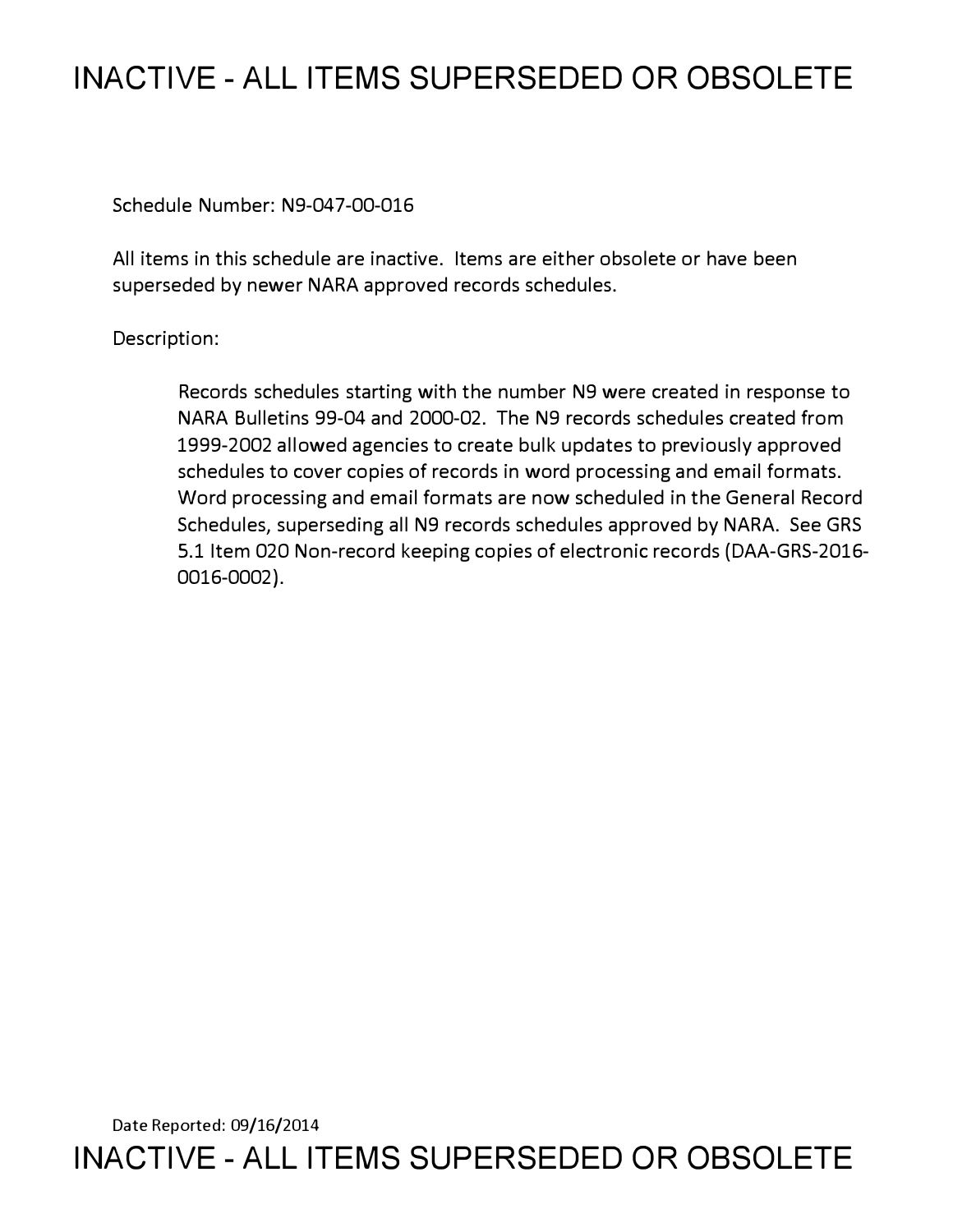| NATIONAL ARCHIVES & RECORDS ADMINISTRATION<br>To.<br>Date<br><b>Ard 2000</b><br>8601 ADELPHI ROAD COLLEGE PARK, MD 20740-6001<br>FROM (Agency or establishment)<br><b>NOTIFICATION TO AGENCY</b><br>1<br><b>Social Security Administration</b><br><b>MAJOR SUBDIVISION</b><br>2<br><b>MINOR SUBDIVISION</b><br>approved" or "withdrawn" in column 10<br>3<br>NAME OF PERSON WITH WHOM TO<br><b>TELEPHONE NUMBER</b><br><b>DATE</b><br>5<br>4<br><b>CONFER</b><br><b>Stanley Nusenko</b><br>410/965-8987<br>$5 - 8 - 00$<br>FAX 410/966-1704<br><b>AGENCY CERTIFICATION</b><br>6<br>provisions of Title 8 of the GAO Manual for Guidance of Federal Agencies,<br>$\mathcal{H}$ is not required<br>is attached, or<br>has been requested<br><b>SIGNATURE OF AGENCY REPRESENTATIVE</b><br><b>TITLE</b><br><b>DATE</b><br>$\frac{1}{\sqrt{2}}$<br>9 GRS OR<br>7 ITEM NO<br>SUPERSEDED JOB<br>8 DESCRIPTION OF ITEM AND PROPOSED DISPOSITION<br><b>CITATION</b><br><b>Property Files</b><br>(See attached submission in response to<br>NARA Bulletin 99-04) | <b>REQUEST FOR RECORDS DISPOSITION AUTHORITY</b>                                                                                                                                                                                                                                                                                                                                                  |  |  |                                                                                                                                                                                        | <b>JOB NUMBER</b><br>$9 - 47 - 100 - 16$ |                                           |  |
|--------------------------------------------------------------------------------------------------------------------------------------------------------------------------------------------------------------------------------------------------------------------------------------------------------------------------------------------------------------------------------------------------------------------------------------------------------------------------------------------------------------------------------------------------------------------------------------------------------------------------------------------------------------------------------------------------------------------------------------------------------------------------------------------------------------------------------------------------------------------------------------------------------------------------------------------------------------------------------------------------------------------------------------------------------|---------------------------------------------------------------------------------------------------------------------------------------------------------------------------------------------------------------------------------------------------------------------------------------------------------------------------------------------------------------------------------------------------|--|--|----------------------------------------------------------------------------------------------------------------------------------------------------------------------------------------|------------------------------------------|-------------------------------------------|--|
|                                                                                                                                                                                                                                                                                                                                                                                                                                                                                                                                                                                                                                                                                                                                                                                                                                                                                                                                                                                                                                                        |                                                                                                                                                                                                                                                                                                                                                                                                   |  |  |                                                                                                                                                                                        |                                          |                                           |  |
|                                                                                                                                                                                                                                                                                                                                                                                                                                                                                                                                                                                                                                                                                                                                                                                                                                                                                                                                                                                                                                                        |                                                                                                                                                                                                                                                                                                                                                                                                   |  |  |                                                                                                                                                                                        |                                          |                                           |  |
|                                                                                                                                                                                                                                                                                                                                                                                                                                                                                                                                                                                                                                                                                                                                                                                                                                                                                                                                                                                                                                                        |                                                                                                                                                                                                                                                                                                                                                                                                   |  |  | In accordance with the provisions of $44 \cup S \subset 3303a$ , the<br>disposition request, including amendments, is approved<br>except for items that may be marked "disposition not |                                          |                                           |  |
|                                                                                                                                                                                                                                                                                                                                                                                                                                                                                                                                                                                                                                                                                                                                                                                                                                                                                                                                                                                                                                                        |                                                                                                                                                                                                                                                                                                                                                                                                   |  |  |                                                                                                                                                                                        |                                          |                                           |  |
|                                                                                                                                                                                                                                                                                                                                                                                                                                                                                                                                                                                                                                                                                                                                                                                                                                                                                                                                                                                                                                                        |                                                                                                                                                                                                                                                                                                                                                                                                   |  |  | ARCHIVIST OF THE UNITED STATES                                                                                                                                                         |                                          |                                           |  |
|                                                                                                                                                                                                                                                                                                                                                                                                                                                                                                                                                                                                                                                                                                                                                                                                                                                                                                                                                                                                                                                        | I hereby certify that I am authorized to act for this agency in matters pertaining to the disposition of its records and that the<br>records proposed for disposal on the attached _______ page(s) are not needed now for the business for this agency or will not be<br>needed after the retention periods specified, and that written concurrence from the General Accounting Office, under the |  |  |                                                                                                                                                                                        |                                          |                                           |  |
|                                                                                                                                                                                                                                                                                                                                                                                                                                                                                                                                                                                                                                                                                                                                                                                                                                                                                                                                                                                                                                                        |                                                                                                                                                                                                                                                                                                                                                                                                   |  |  |                                                                                                                                                                                        |                                          |                                           |  |
|                                                                                                                                                                                                                                                                                                                                                                                                                                                                                                                                                                                                                                                                                                                                                                                                                                                                                                                                                                                                                                                        |                                                                                                                                                                                                                                                                                                                                                                                                   |  |  | SSA Records Officer                                                                                                                                                                    |                                          |                                           |  |
|                                                                                                                                                                                                                                                                                                                                                                                                                                                                                                                                                                                                                                                                                                                                                                                                                                                                                                                                                                                                                                                        |                                                                                                                                                                                                                                                                                                                                                                                                   |  |  |                                                                                                                                                                                        |                                          | <b>10 ACTION TAKEN</b><br>(NARA USE ONLY) |  |
| JUN 2 1 2000<br>A Compto: agency                                                                                                                                                                                                                                                                                                                                                                                                                                                                                                                                                                                                                                                                                                                                                                                                                                                                                                                                                                                                                       |                                                                                                                                                                                                                                                                                                                                                                                                   |  |  |                                                                                                                                                                                        |                                          |                                           |  |

 $\ddot{\phantom{0}}$ 

 $\ddot{\phantom{0}}$ 

 $\ddot{\phantom{a}}$ 

 $\overline{\phantom{a}}$ 

 $\sim$   $\sim$ 

 $\ddot{\phantom{a}}$ 

Prescnbed by NARA 36 CFR 1228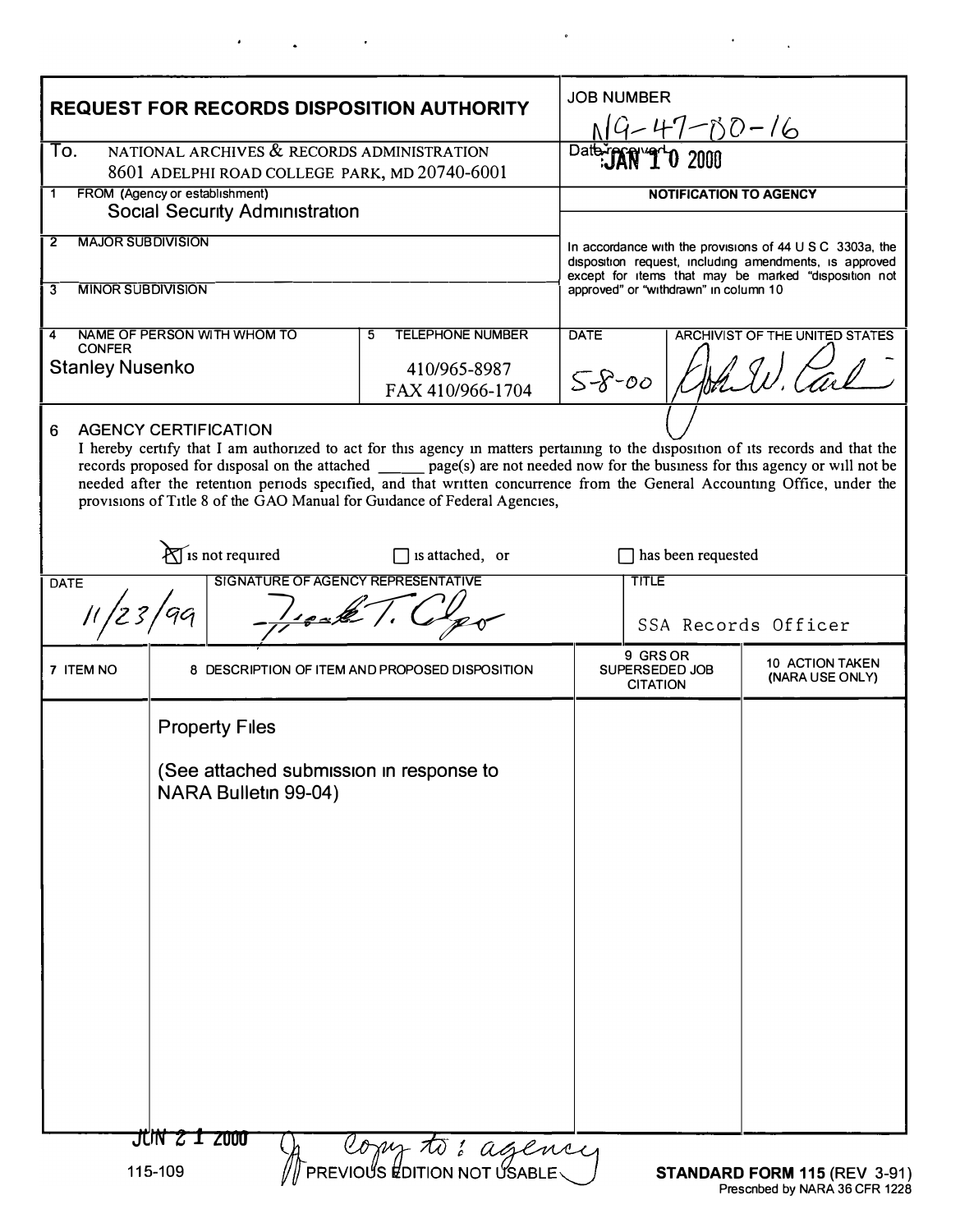### **MODEL II FINAL**

### **OFFICE OF PUBLICATIONS AND LOGISTICS MANAGEMENT SOCIAL SECURITY ADMINISTRATION**

#### PROPERTY FILES

a Electronic copies created on electronic mad and word processmg systems for all senes under the Property Files (PRP) file code covered by NARA Disposition Job numbers NC-47-76-10 (II B 1), NC-47-76-10 (II C), NC-47-76-10 (II D 1), NC-47-76-10 (II D 1), NC-47-76-10 (II D 2), NC-47-76-10 (II G 1), NC-47-76-10 (II G 2), NC1-47-78-26 (1 a ), NC1-47-78-26 (1 b), NCl-47-83-7, NCl-47-78-26 (IV), NCl-47-78-26 (3), NCl-47-78-26 (5), NCl-47-78-26 (6), NCl-47-78-26 (7), NCl-47-78-26 (8), NCl-47-78-26 (9), NCl-47-78-26 (10), NCl-47-78-26 (11), NCl-47-78-26 (12), NCl-47-78-26 (14), NC-47-76-10 (III D), NCl-47- 78-26 (13), NCl-47-78-26 (15), NC-47-76-10 (III A 1), NC-47-76-10 (III A 2), NC-47-76-10 (III B 1), NC-47-76-10 (III B 2), NC-47-76-10 (III C 1), NC-47-76-10 (III C 2), NC-47-76-10 (III E), NCl-47-79-1 (I a), NCl-47-79-1 (I b), NC-47-76-10 (VB), NCl-47-79-1 (3 a), NCl-47-79-1 (3 b), NCl-47-79-1 (4), NCl-47-79-1 (5), NCl-47-79-1 (5 a), NCl-47-79-1 (Sb), NCl-47-79-1 (6 a), NCl-47-79-1 (6 b), NCl-47-79-1 (6 c), NCl-47-79-1 (8 a), NCl-47-79-1 (8b), NCl-47-79-1(9), NCl-47-79-1 (10 a), NCl-47-79-1 (10b), NCl-47-79-1 (11), NCl-47-79-1 (12), NCl-47-79-1 (13 a(l)), NCl-47-79-1 (13 a(2)), NCl-47-79-1 (13 b(l)), NCl-47-79-1 (13 b(2)), NCl-47-79-1 (13 c), NCl-47-79-1 (14), NCl-47-79-1 (15), NCl-47-79-1 (16 a), NCl-47-79-1 (16 b), NCl-47-79-1 (16 c), NCl-47-79-1 (17), NC-47-75-18 (IC 2), NC-47-75-18 (ID), NC-47-75-18 (I E), NC-47-75-18 (I F 1), NC-47-75-18 (I G), NC-47-75-18 (I H 1), NC-47-75-18 (I H 2), NC-47-75-18 (I I 1), NC-47-75-18 (I I 2), NC-47-76-12 (VI J), NC-47-76-12 (VIK), NC-47-76-12 (VIK 3), NC-47-76-12 (VI L), and NC-47-76-12 (VIM), except those hsted under Items 19 (b)-19 (e) on this SF-115 (84 items, 84 temporary)

D<sub>1</sub>spos1tion Destroy when superseded or canceled

b Electronic copies of Individual Documents created on electronic mail and word processing systems for all series under the PRP file code covered by NARA Disposition Job NC-47-76-10 (II A 1) (1 item, 1 temporary)

D<sub>1</sub>spos1t1on Destroy when superseded or canceled

c Electronic copies of Folders created on electronic mad word processmg systems for all senes under the PRP file code covered by NARA Disposition Job  $NC-47-76-10$  (II B 2) (1 item, 1 temporary)

Disposition Destroy when superseded or canceled

d Electronic copies of Coding Sheets created on electronic mail word processing systems for all series under the PRP file code covered by NARA Disposition Job NC-47-76-10 (II D), (1 item, 1 temporary)

Disposition Destroy when dissemination, revision, or updating is completed

e Electronic copies of Catalog Punchcard Files created on electronic mail word processing systems for all series under the PRP file code covered by NARA Disposition Job NC-47-76-10 (II F), ( 1 item, 1 temporary)